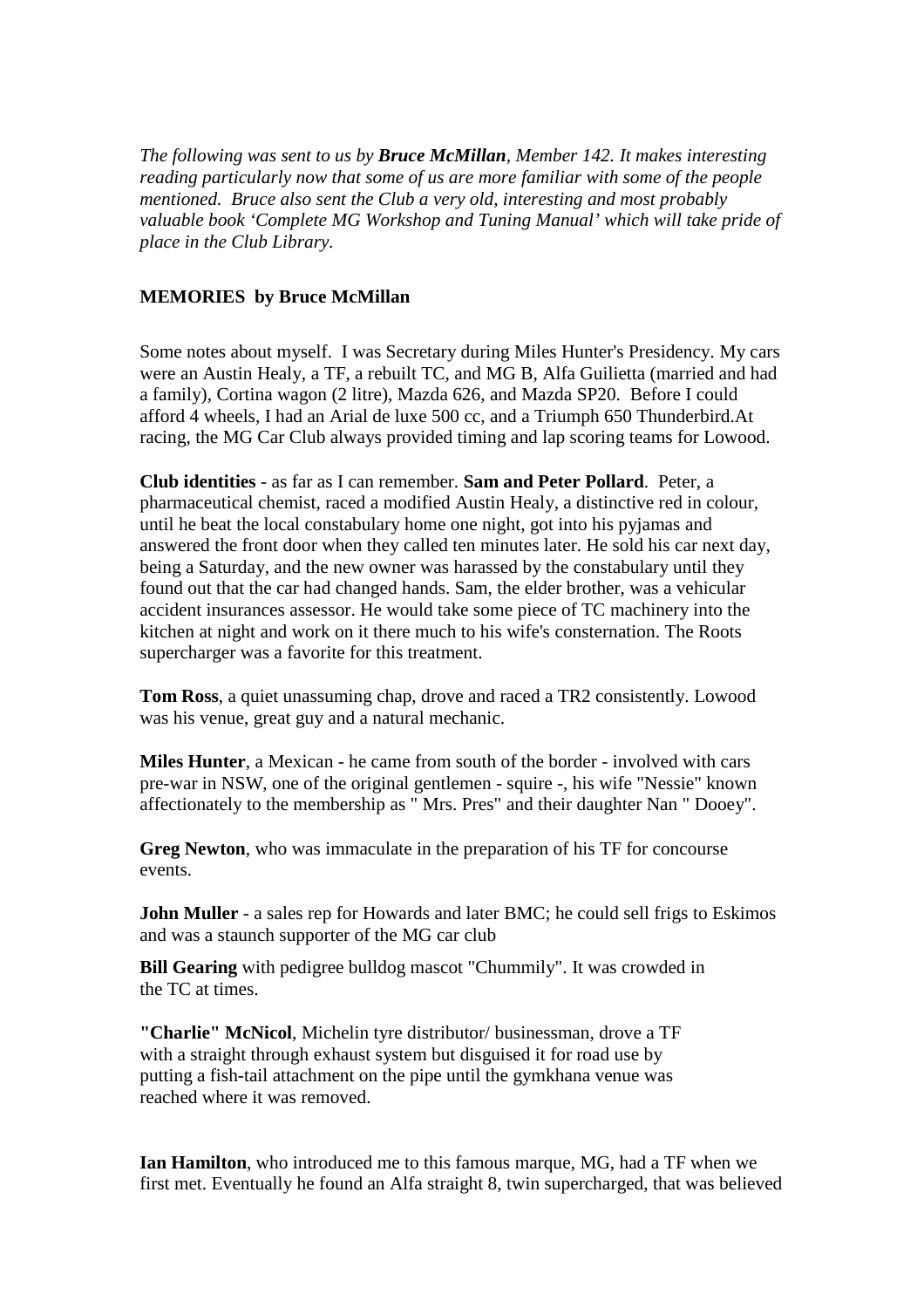to have been raced pre 1939 by Prince Biers of Thailand. He found it in a farmyard near Brisbane. He married and sold it. Some years later, a similar vehicle sold in the USA for 1+ million. When Ian fired up that motor it sounded like a great big bucket of well-oiled nuts and bolts.

Many others were fans of the "Goons" which was the popular radio programme during those pre TV times, Ralph "Little Jim" Davis (deceased), Bill Thomas (deceased), Brian Tebble (deceased).

Others who were around at the time but not Club members, included **Lionel Ayres** who raced a TC successfully at Club events. His mechanic Dudley Anderson had a passion and magic touch with MG engines.

David Stewart's "Whitney Special " rebuilt from a crashed Mark V Jag sported a Ferrari body he fashioned with the help of club members, Ian Hamilton, Bob Richards and myself along with others.

## **A couple of happenings that I do recall:**

"Busted" The night the Licensing Squad raided the Wickham St. premises and "pinched" Graham Perkins - duty barman - and myself as senior Club official there. Background - either the Q'land Racing Driver's Club or the Brisbane Sports Car Club, had premises up the road from our rooms; which ever it was had a bar, refrigerator, keg and bottle sales unlicensed. The local hotel a block or so away, from which our Club purchased our supplies from over the counter, lodged a complaint with the Licensing Branch. The Club purchases were two dozen bottles of beer a time, the sale of which to the members was at a slightly marked up price which helped pay for the rent.

This particular Friday night, about 9 - 10 o'clock, this young chap, a non-club member, came in and wanted to buy a beer. Graham was behind the counter; Charlie McNicol was talking to him when this person arrived and started to "waffle" about cars in general and MGs in particular and wanted to buy Charlie a drink. He eventually did and paid for it with a ten-shilling note. That was the purpose of the exercise, to get that note into the till. Then the others who were waiting outside - about whom we did not know - could raid the premises. The upshot of it was that Graham and I were summoned for selling liquor from unlicensed premises. We duly faced court where Alex Frelegas, a good friend of John Muller's , defended us; he was a solicitor who was the honorary Greek Counselor for Brisbane. We pleaded guilty and Alex gave us good character references. The result was a 50 pound fine each, which the membership chipped in and paid. Just as well the "raiding" officers did not go onto the back porch where there was something like 20 dozen empties instead of the two dozen trading stock for that night. Naturally the Club up the road that should have been raided profited from our misfortune but closed their bar for some period of time. Needless to say so did the MG Car Club of Qld.

It must be remembered in those days, to not get charged with drink driving, you had to walk a chalk line without falling over. No radar for speeding either; two plain clothed police at the side of the road, the first one flagged the second